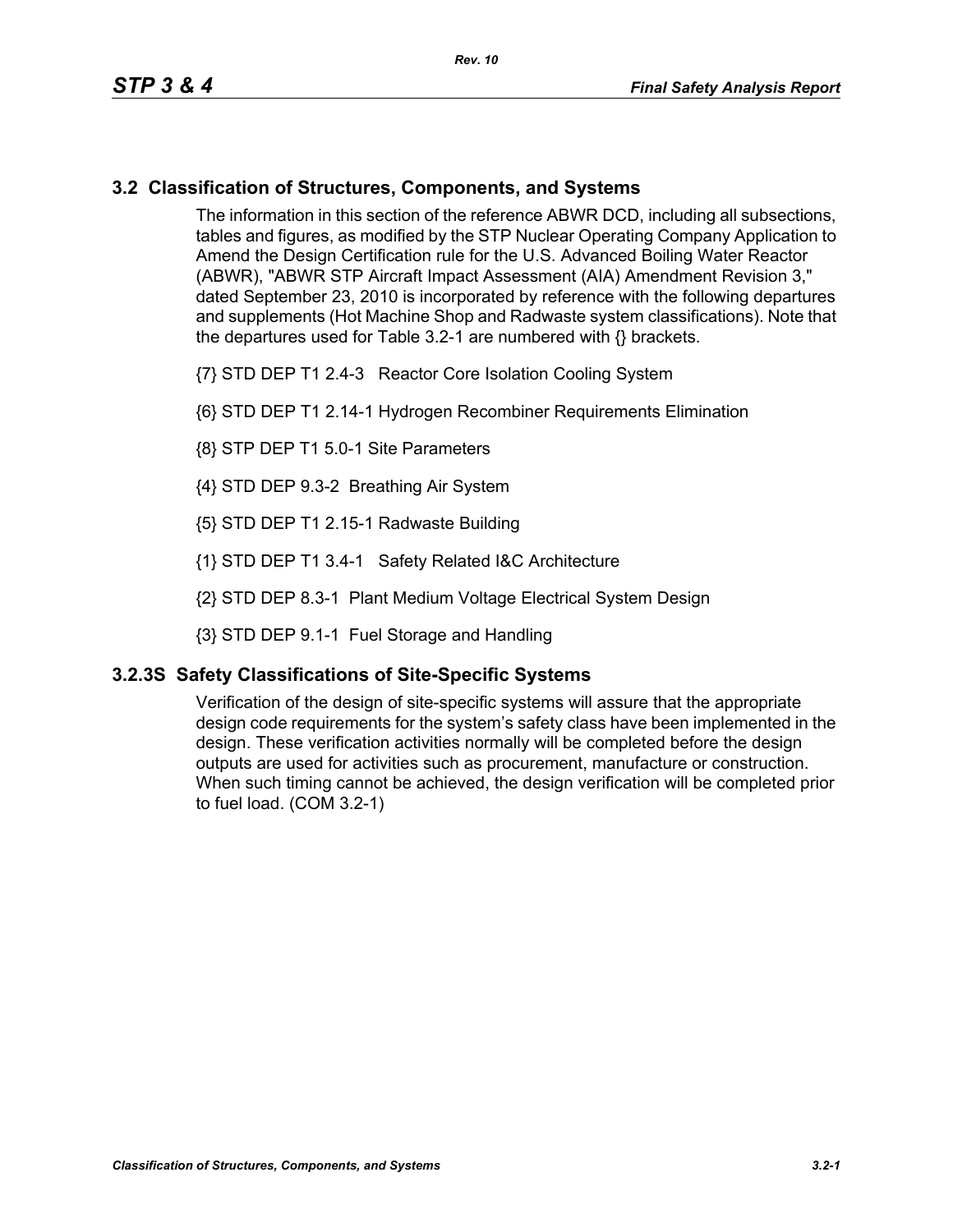|  | <b>Table 3.2-1 Classification Summary</b> |  |
|--|-------------------------------------------|--|
|--|-------------------------------------------|--|

|                                    |                                                      | The classification information is presented by System* in the following order:       |
|------------------------------------|------------------------------------------------------|--------------------------------------------------------------------------------------|
| Item No.                           | MPL Number <sup>t</sup>                              | <b>Title</b>                                                                         |
| C Control and Instrument Systems   |                                                      |                                                                                      |
| C7                                 | C71                                                  | Reactor Protection System Trip and Isolation System <sup>‡</sup> {1}                 |
| C11                                | C91                                                  | Process Computer (Includes PMCS and PGCS)Plant Information<br>and Control System {1} |
| C14                                | C74                                                  | ESF Logic and Control System {1}                                                     |
| <b>H</b> Control Panels            |                                                      |                                                                                      |
| H6                                 | H <sub>23</sub>                                      | <b>Multiplexing System {1}</b>                                                       |
| N Power Cycle Systems              |                                                      |                                                                                      |
| N6.1                               | <b>N30</b>                                           | <b>Turbine Supervisory System</b>                                                    |
| <b>N17</b>                         | N42                                                  | <b>Hydrogen Gas Cooling System</b>                                                   |
| N <sub>23</sub>                    | N71                                                  | <b>Circulating Water System</b>                                                      |
| P Station Auxiliary Systems        |                                                      |                                                                                      |
| P <sub>1</sub>                     | P <sub>11</sub>                                      | Makeup Water System (Purified)                                                       |
| P8 (See U20)                       | P40 (See U80)                                        | Ultimate Heat Sink (Ultimate Heat Sink and Associated<br>Structures)                 |
| P9                                 | P41                                                  | <b>Reactor Service Water System</b>                                                  |
| P24                                | <b>P96</b>                                           | <b>Vibration Monitoring System</b>                                                   |
| R Station Electrical Systems       |                                                      |                                                                                      |
| R <sub>16</sub>                    | R51                                                  | <b>Communication System</b>                                                          |
| S Power Transmission Systems       |                                                      |                                                                                      |
| S <sub>0</sub>                     | <b>S11</b>                                           | <b>Main Power Transformer</b>                                                        |
| π                                  | <b>Containment and Environmental Control Systems</b> |                                                                                      |
| T <sub>8</sub>                     | <b>T49</b>                                           | <b>Flammability Control System {6}</b>                                               |
| U Structures and Servicing Systems |                                                      |                                                                                      |
| U <sub>0</sub>                     | U10                                                  | <b>Makeup Water Treatment Building</b>                                               |
| U <sub>0.1</sub>                   | U12                                                  | <b>Sewage Treatment Building</b>                                                     |
| U <sub>0.2</sub>                   | U14                                                  | <b>Training Center/Simulator Building</b>                                            |
| U <sub>0.3</sub>                   | U15                                                  | <b>Warehouses</b>                                                                    |
| U1                                 | U <sub>21</sub>                                      | <b>Foundation Work</b>                                                               |
| U6                                 | U43                                                  | <b>Fire Protection System</b>                                                        |
| U9.1                               | <b>U62</b>                                           | <b>Waste Water Retention Basin</b>                                                   |
| U9.2                               | <b>U65</b>                                           | <b>Low Level Radwaste Storage</b>                                                    |
| U12                                | U73/U82                                              | Control Building <sup>#</sup> /Control Building Annex                                |
| U13                                | U74                                                  | Radwaste Building                                                                    |
| U15                                | U79                                                  | Miscellaneous Buildings (e.g., Communications,<br><b>Meteorology Lab)</b>            |
| U17                                | <b>U81</b>                                           | <b>Firewater Pump House</b>                                                          |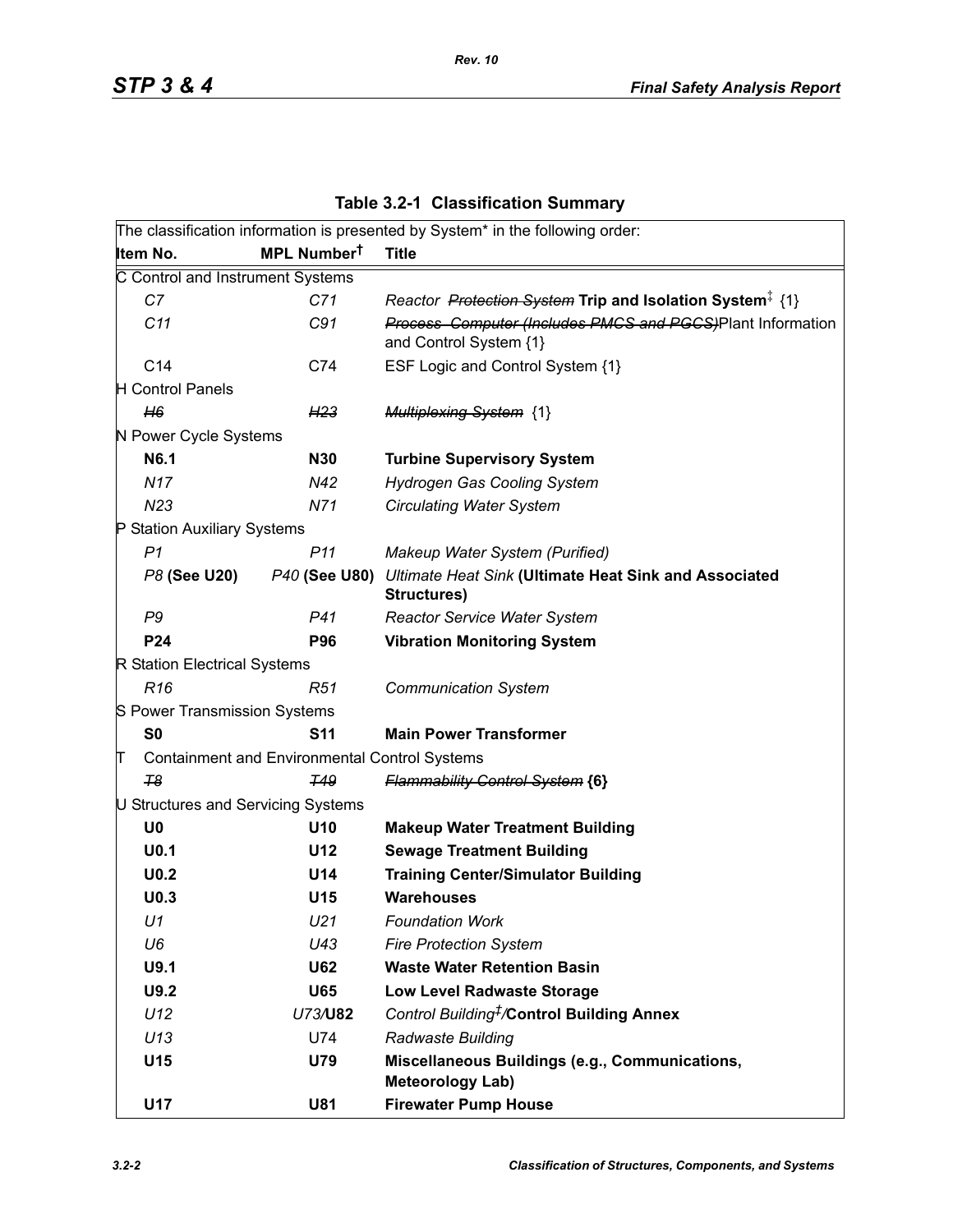|                                                   |                         | The classification information is presented by System* in the following order: |
|---------------------------------------------------|-------------------------|--------------------------------------------------------------------------------|
| Item No.                                          | MPL Number <sup>t</sup> | <b>Title</b>                                                                   |
| U18                                               | <b>U90</b>              | <b>Fire Detection System</b>                                                   |
| U19                                               | U95                     | <b>Hot Machine Shop</b>                                                        |
| <b>U20 (See P8)</b>                               |                         | U80 (See P40) Ultimate Heat Sink and Associated Structures                     |
| <b>W Intake Structure and Servicing Equipment</b> |                         |                                                                                |
| W <sub>1</sub>                                    | <b>W12</b>              | <b>Power Cycle Heat Sink Pumphouse (Circulation Water</b><br>Intake Structure) |
| W <sub>2</sub>                                    | <b>W13</b>              | <b>Circulation Water Discharge Structure</b>                                   |
| W <sub>3</sub>                                    | <b>W32</b>              | <b>Screen Cleaning Facility</b>                                                |
| W4                                                | <b>W33</b>              | <b>Screen</b>                                                                  |
| W <sub>5</sub>                                    | <b>W41</b>              | <b>Reservoir Makeup Pumping Facility</b>                                       |
| Y Yard Structures and Equipment                   |                         |                                                                                |
| Y1.1                                              | Y46                     | <b>Cathodic Protection System</b>                                              |
| Y1.2                                              | <b>Y51</b>              | <b>Yard Miscellaneous Drain System</b>                                         |
| Y2.1                                              | Y53                     | <b>Chemical Storage and Transfer Systems</b>                                   |
| Y2.2                                              | <b>Y71</b>              | <b>Reactor Service Water Pipe Tunnel</b>                                       |
| Y2.3                                              | <b>Y72</b>              | <b>Radwaste Pipe Tunnel</b>                                                    |
|                                                   |                         |                                                                                |

### **Table 3.2-1 Classification Summary (Continued)**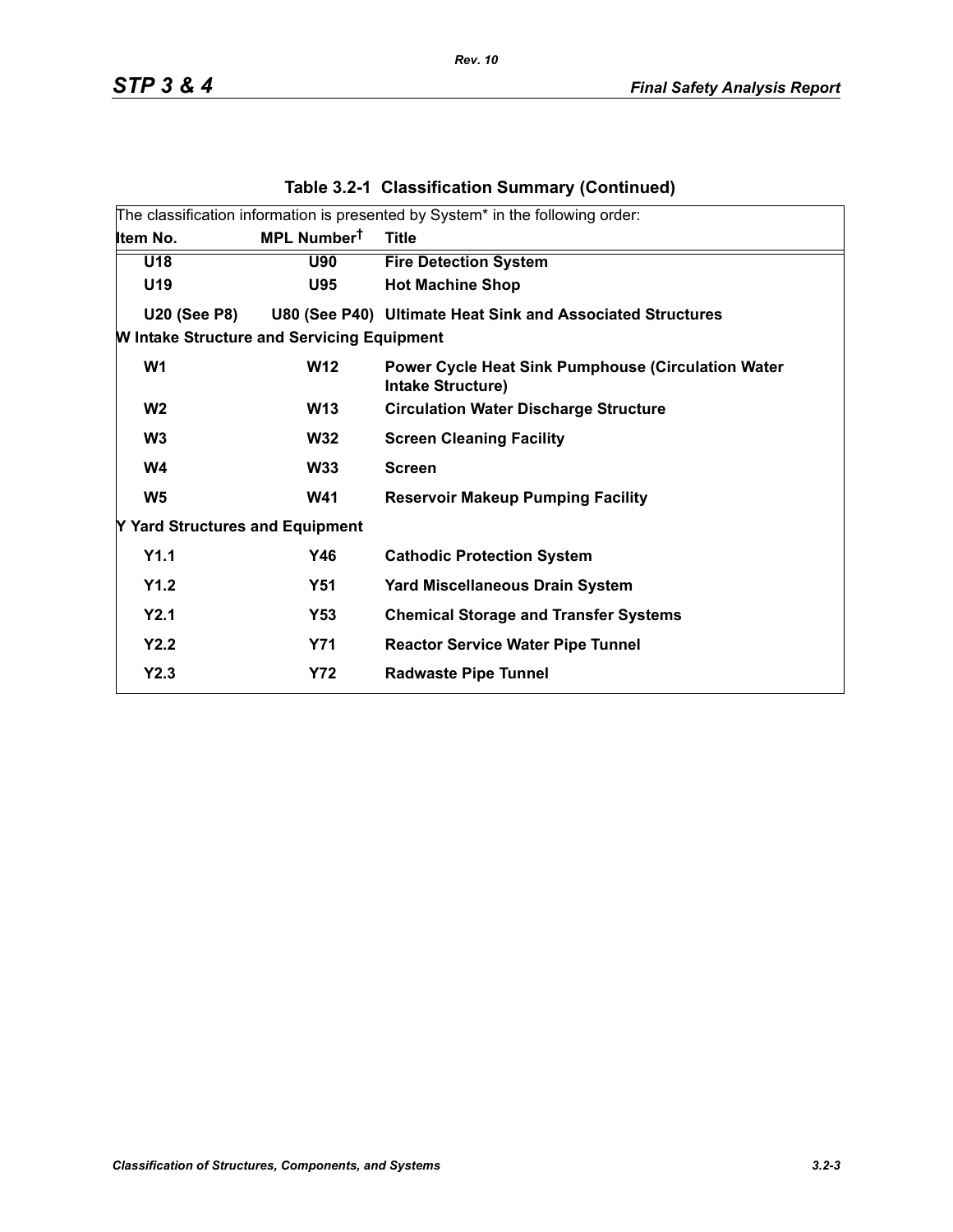|                |       |                                                                                                                                                                                                             | <b>Safety</b>  |                                          | Quality<br>Group<br>Classi- | Quality<br>Assur-<br>ance<br>Require- | <b>Seismic</b>        |                   |
|----------------|-------|-------------------------------------------------------------------------------------------------------------------------------------------------------------------------------------------------------------|----------------|------------------------------------------|-----------------------------|---------------------------------------|-----------------------|-------------------|
|                |       | <b>Principal Componenta</b>                                                                                                                                                                                 |                | Class <sup>b</sup> Location <sup>c</sup> | fication <sup>d</sup>       | mente                                 | Category <sup>t</sup> | <b>Notes</b>      |
| C7             |       | Reactor Protection System<br>Trip and Isolation System {1}                                                                                                                                                  |                |                                          |                             |                                       |                       |                   |
| C11            |       | <b>Process Computer (includes</b><br><b>PMCS &amp; PGCS</b> ) Plant<br><b>Information and Control</b><br>System {1}                                                                                         | $\overline{N}$ | X                                        |                             | E                                     |                       |                   |
| C14            | ${1}$ | <b>ESF Logic and Control System</b>                                                                                                                                                                         | 3              | SC, X, T,<br><b>RZ</b>                   |                             | B                                     |                       |                   |
| D <sub>3</sub> |       | <b>Containment Atmospheric</b><br><b>Monitoring System {6}</b>                                                                                                                                              |                |                                          |                             |                                       |                       |                   |
|                | 2.    | Components with<br>nonsafety-related function<br>(hydrogen and oxygen<br>monitors)                                                                                                                          | N              | C, SC, X, R<br>Ζ                         |                             | E                                     |                       |                   |
|                |       | E4 RCIC System {7}                                                                                                                                                                                          |                |                                          |                             |                                       |                       |                   |
|                |       | 2. Piping including<br>supports discharge line<br>from vacuum pump to<br>containment isolation<br>valves, and discharge line<br>from condensate pump to<br>the first globe valve Not<br><b>Used</b>         | N              | <b>SC</b>                                | G                           | E                                     |                       | $\left( g\right)$ |
|                | 4.    | RCIC Turbine-Pump and<br>piping including support,<br>CST suction line from the<br>first RCIC motorized valve<br>S/P suction line to the<br>pump, discharge line up to<br>the FW line "B" thermal<br>sleeve | $\overline{c}$ | SC, M                                    | В                           | В                                     | I                     | $(g)$ (m)         |
|                | 9.    | Turbine including<br>supportsNot Used                                                                                                                                                                       | 2              | <b>SC</b>                                |                             | в                                     |                       | (m)               |
| F1             |       | Fuel Servicing Equipment {3}                                                                                                                                                                                | N/2            | SC                                       | /B                          | E/B                                   |                       | (x)               |

# **Table 3.2-1 Classification Summary (Continued)**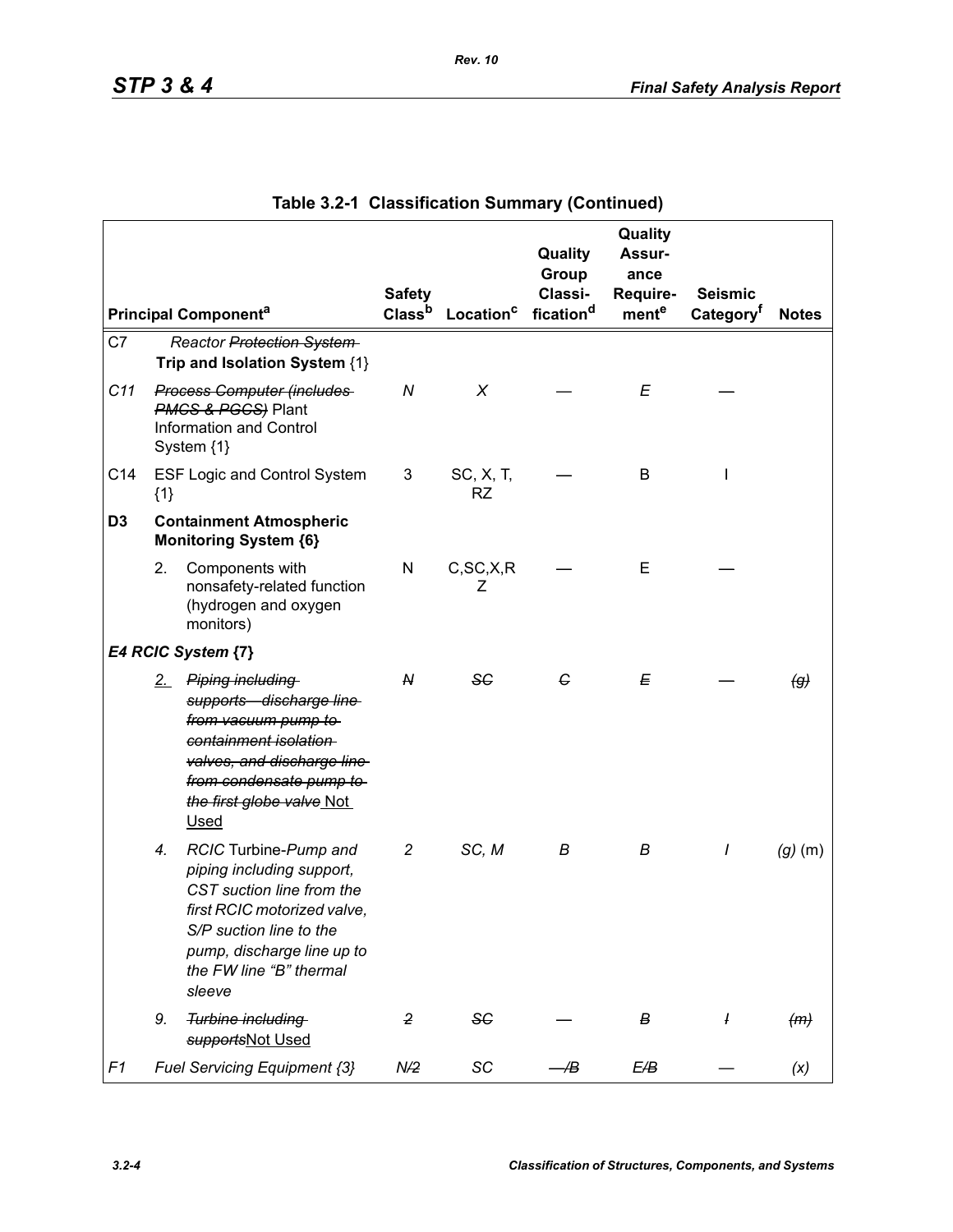|                    |                      |                                                                                                                                                                                               | <b>Safety</b>      |                         | Quality<br>Group<br>Classi- | Quality<br>Assur-<br>ance<br>Require- | <b>Seismic</b>        |              |
|--------------------|----------------------|-----------------------------------------------------------------------------------------------------------------------------------------------------------------------------------------------|--------------------|-------------------------|-----------------------------|---------------------------------------|-----------------------|--------------|
|                    |                      | <b>Principal Componenta</b>                                                                                                                                                                   | Class <sup>b</sup> | Location <sup>c</sup>   | fication <sup>d</sup>       | mente                                 | Category <sup>t</sup> | <b>Notes</b> |
| H6                 |                      | <b>Multiplexing System {1}</b>                                                                                                                                                                |                    |                         |                             |                                       |                       |              |
|                    | $\ddot{\phantom{1}}$ | Electrical module with<br>safety-related functions<br>(Essential)                                                                                                                             | $\mathbf{3}$       | RZ, X                   |                             | В                                     | I                     |              |
|                    | $2 -$                | <b>Gable with safetyrelated</b><br>functions<br>(Essential)                                                                                                                                   | 3                  | RZ.X                    |                             | В                                     | L                     |              |
|                    | $3 -$                | Other electrical<br>modules and cables<br>(Non-essential)                                                                                                                                     | ${\mathsf N}$      | <b>SG, RZ, X,</b><br>W  |                             | E                                     |                       |              |
| N6.1               |                      | <b>Turbine Supervisory</b><br><b>System</b>                                                                                                                                                   | N                  | т                       |                             |                                       |                       |              |
| <b>N17</b>         |                      | <b>Hydrogen Gas Cooling</b><br>System                                                                                                                                                         | ${\cal N}$         | $Tz$ O                  |                             | E                                     |                       |              |
| N23                |                      | <b>Circulating Water System</b>                                                                                                                                                               | Ν                  | $Tz$ O                  | D                           | E                                     |                       |              |
| P <sub>1</sub>     |                      | Makeup Water System (Purified)                                                                                                                                                                |                    |                         |                             |                                       |                       |              |
|                    |                      | 2. Piping including<br>supports and valves                                                                                                                                                    | Ν                  | SC, RZ, T<br>H, W, X, O | D                           | E                                     |                       |              |
| P8<br>(See<br>U20) |                      | <b>Ultimate Heat Sink</b><br>(Ultimate Heat Sink and<br><b>Associated Structures)</b><br><b>UHS Basin, Cooling</b><br><b>Tower Structural</b><br><b>Elements, and RSW</b><br><b>Pumphouse</b> | 3                  | O, U                    | $C, -$                      | B                                     | I                     |              |
| P <sub>9</sub>     |                      | <b>Reactor Service Water System</b>                                                                                                                                                           |                    |                         |                             |                                       |                       |              |
|                    |                      | 1. Safety-related piping<br>including supports,<br>piping and valves,<br>pumps and strainers                                                                                                  | 3                  | U, O, X                 | С                           | В                                     |                       |              |
|                    |                      | 2. Electrical modules and<br>cables with safety-<br>related functions,<br>including cooling<br>tower fans, fan motors<br>and controls                                                         | 3                  | RZ, U, O, X             |                             | В                                     | I                     |              |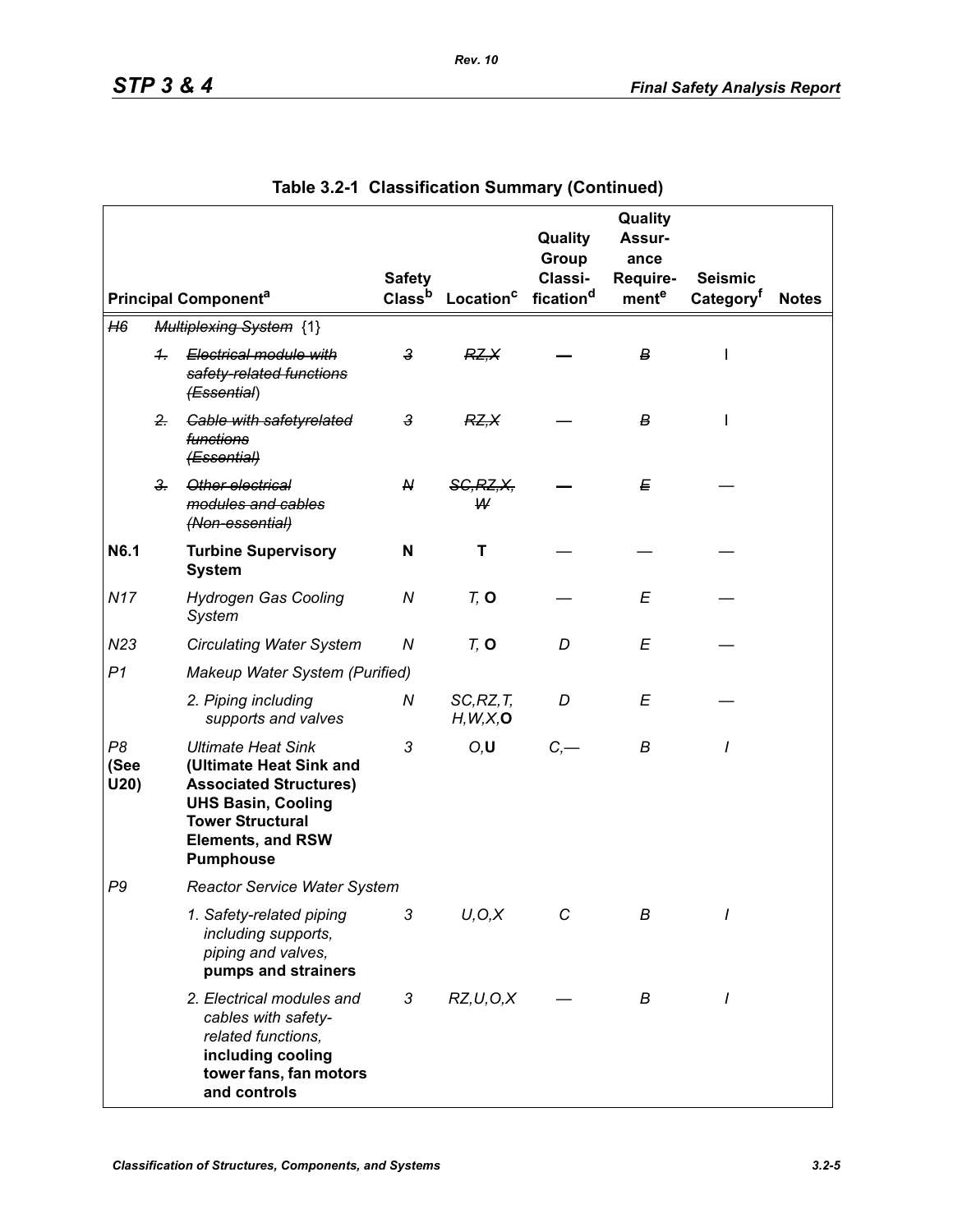|                  |       |                                                                          |                         |                                              | Quality               | Quality<br>Assur- |                       |              |
|------------------|-------|--------------------------------------------------------------------------|-------------------------|----------------------------------------------|-----------------------|-------------------|-----------------------|--------------|
|                  |       |                                                                          |                         |                                              | Group                 | ance              |                       |              |
|                  |       |                                                                          | <b>Safety</b>           |                                              | Classi-               | Require-          | <b>Seismic</b>        |              |
|                  |       | <b>Principal Componenta</b>                                              | Class <sup>b</sup>      | Location <sup>c</sup>                        | fication <sup>d</sup> | mente             | Category <sup>t</sup> | <b>Notes</b> |
| P <sub>19</sub>  |       | Breathing Air System {4}                                                 | N                       | G, SG, T                                     |                       | E                 |                       |              |
|                  | 1.    | <b>Containment Isolation</b><br>including supports,<br>valves and piping | $\mathbf{2}$            | C,SC                                         | B                     | В                 | ı                     |              |
|                  | 2.    | Other mechanical and<br>electrical components                            | N                       | C,SC,RT,<br><b>MCH</b>                       |                       | Е                 |                       |              |
| P24              |       | <b>Vibration Monitoring</b><br><b>System</b>                             | N                       | C, O, RZ,<br>SC, T, X, F,<br>U, P            |                       | $E/-$             |                       |              |
| R5               |       | Metalclad Switchgear {2}                                                 |                         |                                              |                       |                   |                       |              |
|                  | 1.    | Safety-related 6900 4160<br>Volt switchgear                              | 3                       | <b>RZ</b>                                    |                       | B                 | I                     |              |
| R <sub>16</sub>  |       | <b>Communication System</b>                                              | N                       | SC, C, RZ,<br>X, O, H, T<br>M, W, F, U,<br>Р |                       | В                 | I                     |              |
| S <sub>0</sub>   |       | <b>Main Power Transformer</b>                                            | N                       | O                                            |                       |                   |                       |              |
| 78               | ${6}$ | <b>Flammability Control System</b>                                       | $\overline{\mathbf{2}}$ | ₩                                            | В.                    | B                 | ı                     |              |
| U <sub>0</sub>   |       | <b>Makeup Water Treatment</b><br><b>Building</b>                         | N                       | O                                            |                       |                   |                       |              |
| U <sub>0.1</sub> |       | <b>Sewage Treatment</b><br><b>Building</b>                               | N                       | O                                            |                       |                   |                       |              |
| U <sub>0.2</sub> |       | <b>Training</b><br><b>Center/Simulator</b><br><b>Building</b>            | N                       | $\mathbf{o}$                                 |                       |                   |                       |              |
| U <sub>0.3</sub> |       | <b>Warehouses</b>                                                        | N                       | Ο                                            |                       |                   |                       |              |
| U1               |       | <b>Foundation Work</b>                                                   | 2/3                     | C, SC, RZ,<br>U                              |                       | В                 | I                     |              |
| U <sub>5</sub>   |       | Heating, Ventilation and Air Conditioning**                              |                         |                                              |                       |                   |                       |              |
|                  |       | 1. Safety-related<br>equipment <sup>††</sup>                             |                         |                                              |                       |                   |                       |              |
|                  |       | a. Fan-coil cooling<br>units                                             | 3                       | SC, RZ, X,<br>U                              |                       | В                 |                       |              |

|  | Table 3.2-1 Classification Summary (Continued) |  |  |
|--|------------------------------------------------|--|--|
|--|------------------------------------------------|--|--|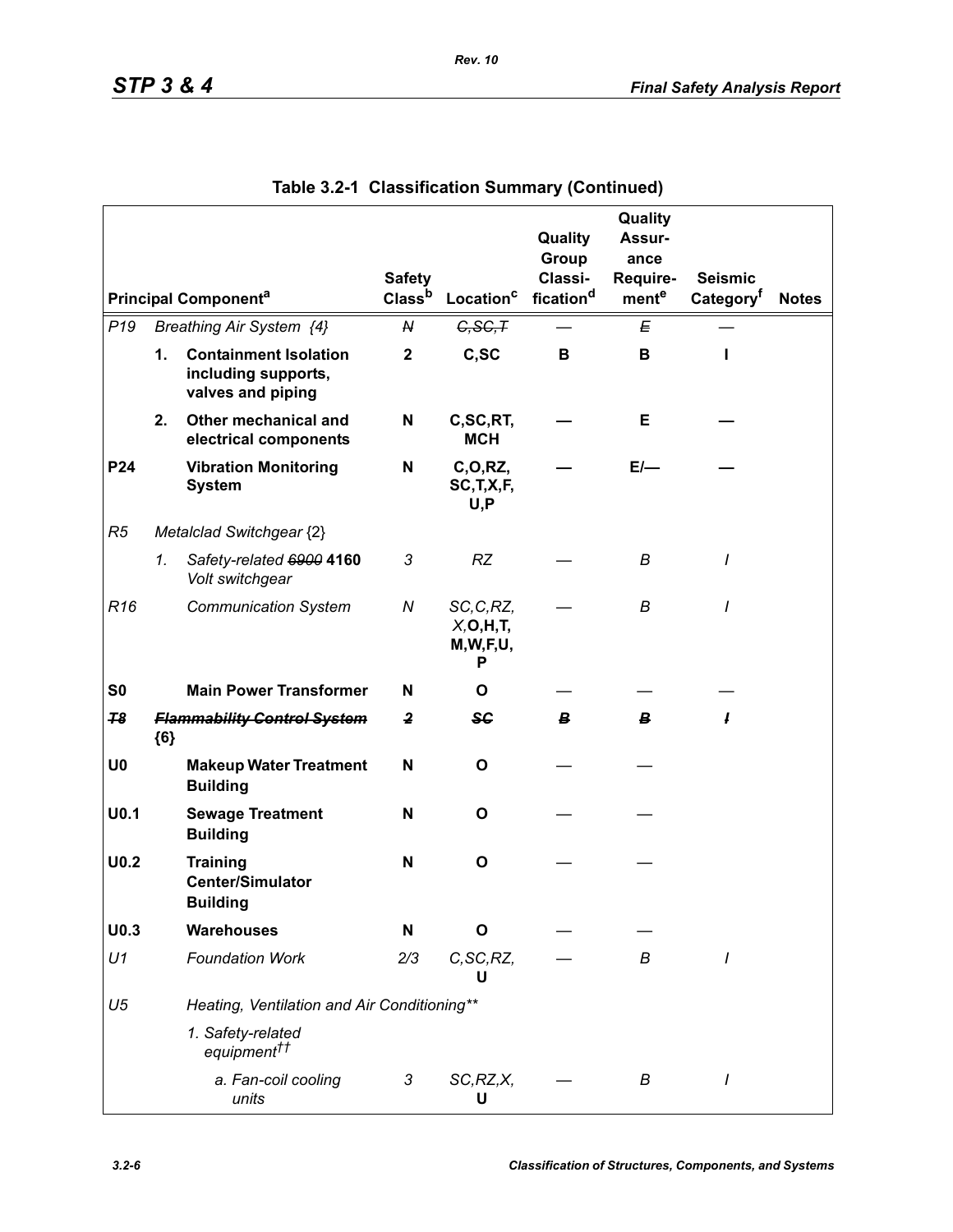|      |                                                                  | <b>Safety</b>             |                                      | Quality<br>Group<br>Classi- | Quality<br>Assur-<br>ance<br>Require- | <b>Seismic</b>        |              |
|------|------------------------------------------------------------------|---------------------------|--------------------------------------|-----------------------------|---------------------------------------|-----------------------|--------------|
|      | <b>Principal Componenta</b>                                      | Class <sup>b</sup>        | Location <sup>c</sup>                | fication <sup>d</sup>       | mente                                 | Category <sup>t</sup> | <b>Notes</b> |
|      | b. Heating units-<br>electrical or water                         | 3                         | SC, RZ, X,<br>U                      |                             | В                                     |                       |              |
|      | c. Blowers-Air supply<br>or                                      | 3                         | SC, RZ, X,<br>U                      |                             | В                                     | I                     |              |
|      | d. Ductwork                                                      | 3                         | SC, RZ, X,<br>U                      |                             | В                                     |                       |              |
|      | e. Filters-Equipment<br>areas                                    | 3                         | SC, RZ, X,<br>U                      |                             | В                                     | 1                     |              |
|      | h. Other safety-related<br>valves and dampers                    | 3                         | RZ, X, U                             |                             | В                                     | I                     |              |
|      | <i>i. Electrical modules</i><br>with safety-related<br>functions | 3                         | SC, RZ, X,<br>U                      |                             | В                                     | I                     |              |
|      | j. Cable with safety-<br>related functions                       | $\ensuremath{\mathsf{3}}$ | SC, RZ, X,<br>U                      |                             | B                                     | I                     |              |
| U6   | <b>Fire Protection System</b>                                    |                           |                                      |                             |                                       |                       |              |
|      | 1. Other Piping including<br>supports and valves                 | N                         | SC,X,RZ,<br>H, T, W, O,<br>F,U,P     | D                           | E                                     |                       | $(t)$ $(u)$  |
|      | 5. Electrical Modules                                            | N                         | SC, X, RZ,<br>H, T, W, F,<br>U, P, O |                             | E                                     |                       | $(t)$ $(u)$  |
|      | 7. Cables                                                        | ${\cal N}$                | SC,X,RZ,<br>H, T, W, F,<br>U, P, O   |                             | E                                     |                       | $(t)$ $(u)$  |
|      | 8. Sprinklers or deluge<br>water systems                         | Ν                         | H, W, SC,<br>RZ, T, O, X<br>U, P     | D                           | E                                     |                       | $(t)$ $(u)$  |
|      | 9. Foam reaction or<br>deluge water systems                      | N                         | RZ, T, O                             |                             | E                                     |                       | $(t)$ $(u)$  |
| U9.1 | <b>Waste Water Retention</b><br><b>Basin</b>                     | N                         | O                                    |                             |                                       |                       |              |
| U9.2 | <b>Low Level Radwaste</b><br><b>Storage</b>                      | N                         | O                                    |                             | Е.                                    |                       | (p)          |
| U10  | Reactor Building {8}                                             | 3                         | C, SC, RZ<br>М                       |                             | В                                     | $\prime$              | (ii)         |

|  | Table 3.2-1 Classification Summary (Continued) |  |  |  |
|--|------------------------------------------------|--|--|--|
|--|------------------------------------------------|--|--|--|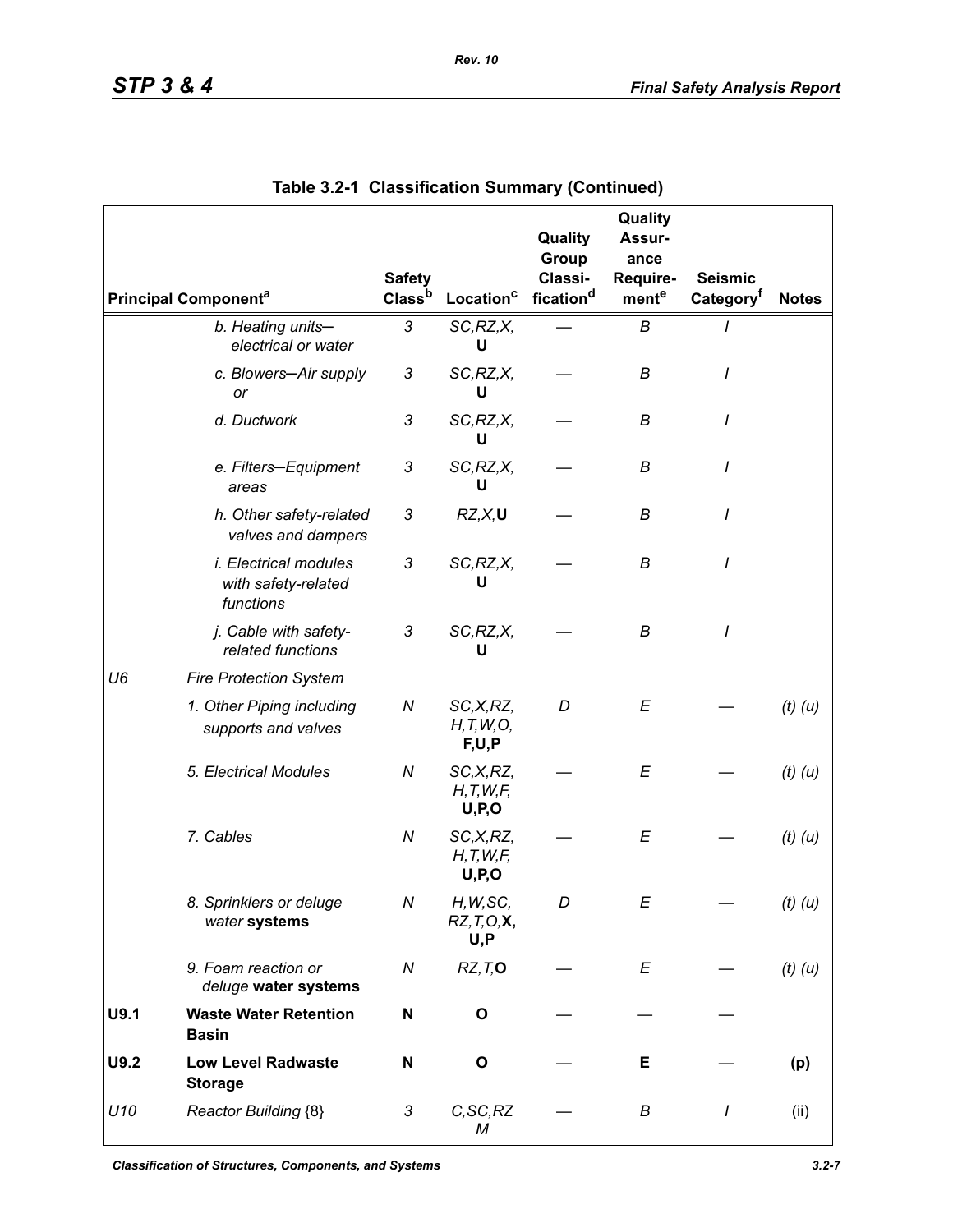|     |              |                                                                                        | <b>Safety</b>    |                       | Quality<br>Group<br>Classi- | Quality<br>Assur-<br>ance<br>Require- | <b>Seismic</b>        |              |
|-----|--------------|----------------------------------------------------------------------------------------|------------------|-----------------------|-----------------------------|---------------------------------------|-----------------------|--------------|
|     |              | <b>Principal Componenta</b>                                                            | Classb           | Location <sup>c</sup> | fication <sup>d</sup>       | mente                                 | Category <sup>t</sup> | <b>Notes</b> |
| U12 |              | Control Building {8}                                                                   | 3                | X                     |                             | B                                     | I                     | (ii)         |
| U12 |              | Control Building/Control<br><b>Building Annex</b>                                      | 3/N              | X                     |                             | B/E                                   | $II-$                 |              |
| U13 |              | <b>Radwaste Building {5}</b>                                                           | N                | W                     |                             | Е                                     |                       | $(p)$ (jj)   |
|     | $\ddot{ }$   | Structural walls and<br>slabs above grade level-<br>(see Subsection 3H.3.3.)           | N                | W                     |                             | E                                     |                       |              |
|     | $\mathbf{2}$ | <b>Radwaste Building</b><br><b>Substructure</b>                                        | $\boldsymbol{3}$ | W                     |                             | B                                     | ł                     |              |
|     | 3.           | <b>Low Conductivity Waste</b><br>(LCW) Subsystem                                       | N                | W                     |                             | Е                                     |                       | $(p)$ (jj)   |
|     |              | 3.a LCW Collection Tank                                                                | N                | W                     |                             | Е                                     |                       | $(p)$ (jj)   |
|     |              | 3.b LCW Filter/Demin Skid                                                              | N                | W                     |                             | Е                                     |                       | $(p)$ (jj)   |
|     |              | 3.c LCW Sample Tank                                                                    | N                | W                     |                             | Е                                     |                       | $(p)$ (kk)   |
|     | 4.           | <b>High Conductivity Waste</b><br>(HCW) Subsystem                                      | N                | W                     |                             | Е                                     |                       | $(p)$ (kk)   |
|     |              | 4.a HCW Collection Tank                                                                | N                | W                     |                             | Е                                     |                       | $(p)$ (kk)   |
|     |              | 4.b HCW Filter/Demin Skid                                                              | N                | W                     |                             | Е                                     |                       | $(p)$ (kk)   |
|     |              | 4.c HCW Sample Tank                                                                    | N                | W                     |                             | Е                                     |                       | $(p)$ (kk)   |
|     | 5.           | <b>Detergent Waste (HSD)</b><br><b>Subsystem</b>                                       | N                | W                     |                             | Е                                     |                       | (p) (kk)     |
|     |              | 5.a HSD Receiver Tank                                                                  | N                | W                     |                             | Е                                     |                       | $(p)$ (kk)   |
|     |              | 5.b HSD Sample Tank                                                                    | N                | W                     |                             | Е                                     |                       | $(p)$ (kk)   |
|     | 6.           | <b>Chemical Drain</b><br><b>Subsystem</b>                                              | N                | W                     |                             | Е                                     |                       | $(p)$ (kk)   |
|     |              | 6.a Chemical Drain Tank                                                                | N                | W                     |                             | Е                                     |                       | (p) (kk)     |
|     | 7.           | <b>Spent Resins and</b><br><b>Sludge Collection and</b><br><b>Processing Subsystem</b> | N                | W                     |                             | Е                                     |                       | $(p)$ (jj)   |
|     |              | 7.a LW Backwash Receiving<br><b>Tank</b>                                               | N                | W                     |                             | Е                                     |                       | $(p)$ (jj)   |
|     |              | 7.b Phase Separators                                                                   | N                | W                     |                             | Е                                     |                       | $(p)$ (jj)   |

**Table 3.2-1 Classification Summary (Continued)**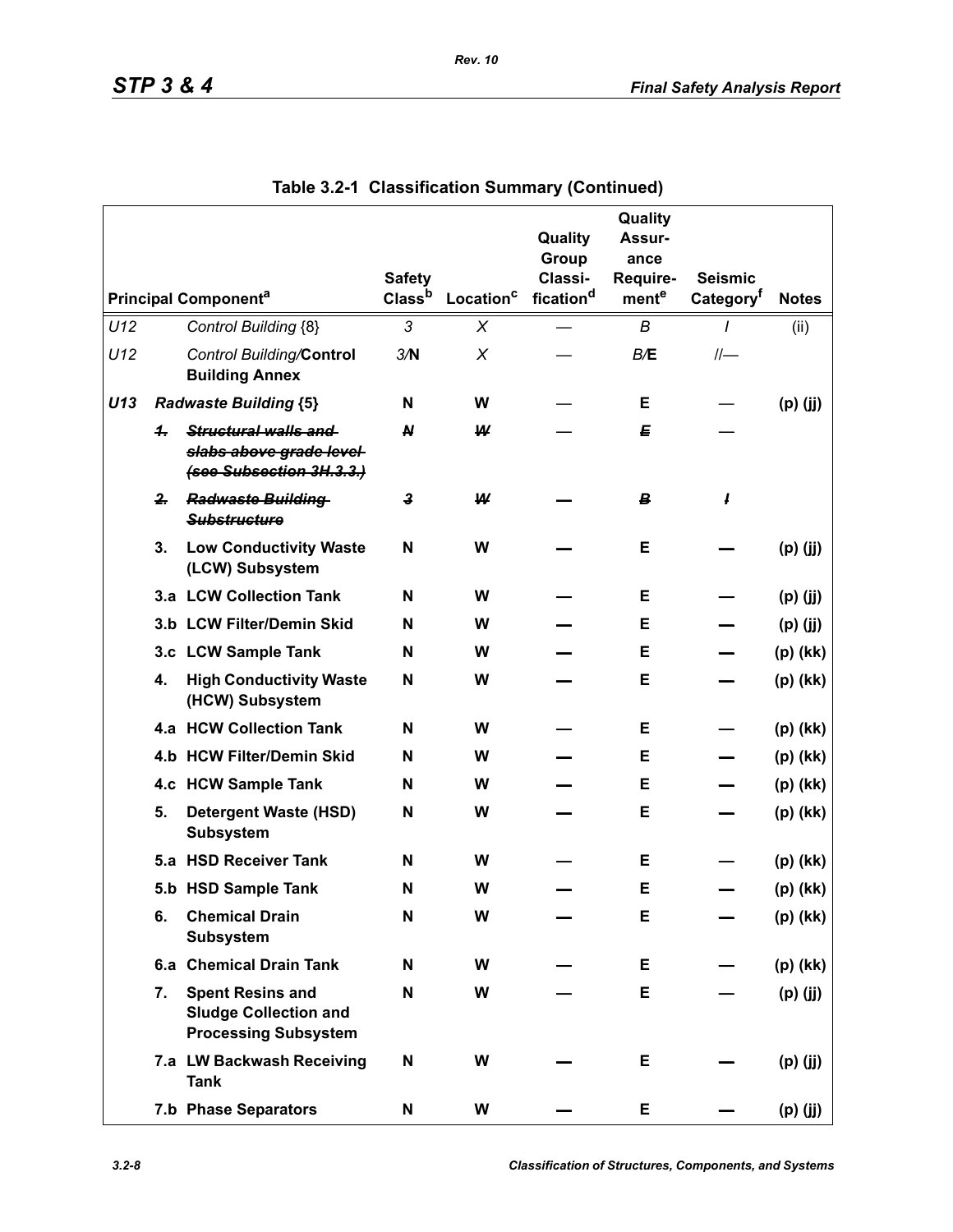|                           |                                                                                                                       | <b>Safety</b>      |                       | Quality<br>Group<br>Classi- | Quality<br>Assur-<br>ance<br>Require- | <b>Seismic</b>        |              |
|---------------------------|-----------------------------------------------------------------------------------------------------------------------|--------------------|-----------------------|-----------------------------|---------------------------------------|-----------------------|--------------|
|                           | <b>Principal Component<sup>a</sup></b>                                                                                | Class <sup>b</sup> | Location <sup>c</sup> | fication <sup>d</sup>       | mente                                 | Category <sup>t</sup> | <b>Notes</b> |
|                           | 7.c Spent Resin Storage<br><b>Tanks</b>                                                                               | N                  | W                     |                             | Е                                     |                       | $(p)$ (jj)   |
| U15                       | <b>Miscellaneous Buildings</b><br>(e.g., Communications,<br><b>Meteorology Lab)</b>                                   | N                  | O                     |                             |                                       |                       |              |
| U17                       | <b>Firewater Pump House</b>                                                                                           | N                  | F                     |                             | Е                                     |                       | $(t)$ (u)    |
| U18                       | <b>Fire Detection System</b>                                                                                          | N                  | All                   |                             | Е                                     |                       | $(t)$ (u)    |
| U19                       | <b>Hot Machine Shop</b>                                                                                               | N                  | <b>MCH</b>            |                             | Е                                     |                       |              |
| <b>U20</b><br>(See<br>P8) | <b>Ultimate Heat Sink and Associated Structures</b>                                                                   |                    |                       |                             |                                       |                       |              |
| W <sub>1</sub>            | <b>Power Cycle Heat Sink</b><br><b>Pumphouse (Circulation</b><br><b>Water Intake Structure)</b>                       | N                  | P                     |                             |                                       |                       |              |
| W <sub>2</sub>            | <b>Circulation Water</b><br><b>Discharge Structure</b>                                                                | N                  | $\mathbf{o}$          |                             |                                       |                       |              |
| W <sub>3</sub>            | <b>Screen Cleaning Facility</b>                                                                                       | N                  | O                     |                             |                                       |                       |              |
| W <sub>4</sub>            | <b>Screen</b>                                                                                                         | N                  | O                     |                             |                                       |                       |              |
| W <sub>5</sub>            | <b>Reservoir Makeup</b><br><b>Pumping Facility</b>                                                                    | N                  | O                     |                             |                                       |                       |              |
| Y1.1                      | <b>Cathodic Protection</b><br><b>System</b>                                                                           | N                  | $\mathbf{o}$          |                             |                                       |                       |              |
| Y1.2                      | <b>Yard Miscellaneous</b><br><b>Drain System</b>                                                                      | N                  | O                     |                             |                                       |                       |              |
| Y2.1                      | <b>Chemical Storage and</b><br><b>Transfer Systems</b>                                                                | N                  | O                     |                             |                                       |                       |              |
| Y2.2                      | <b>Reactor Service Water</b><br><b>Pipe Tunnel</b>                                                                    | $\mathbf 3$        | $\mathbf{o}$          |                             | В                                     |                       |              |
| Y2.3                      | <b>Radwaste Pipe Tunnel</b>                                                                                           | N                  | O                     |                             | E                                     |                       | (p)          |
| <b>Y2</b>                 | <b>Diesel Generator Fuel</b><br>Oil Storage and Transfer<br><b>System including Fuel</b><br><b>Oil Storage Vaults</b> | $\overline{3}$     | O, RZ                 |                             | В                                     | $\mathbf{I}$          | (ii)         |
| Y3                        | <b>Site Security</b>                                                                                                  | N                  | <b>ALL</b>            |                             | Е                                     |                       |              |

| Table 3.2-1 Classification Summary (Continued) |  |  |  |  |
|------------------------------------------------|--|--|--|--|
|------------------------------------------------|--|--|--|--|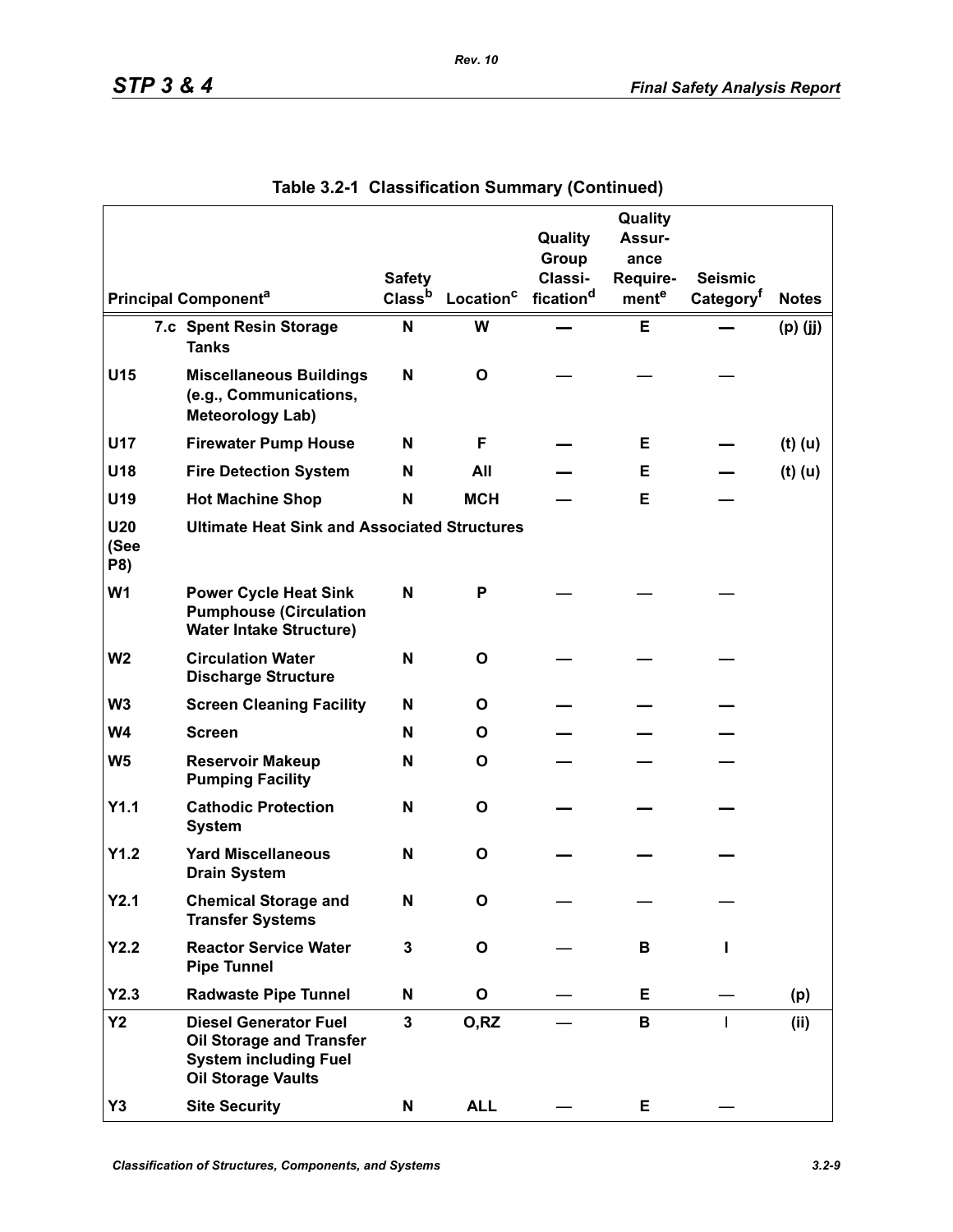# **Table 3.2-1 Notes and Footnotes**

- *c.***MCH = Hot Machine Shop**
	- *X = Control Building/***Control Building Annex**

*U = Ultimate Heat Sink Pump House\** **(Ultimate Heat Sink and Associated Structures)** *P = Power Cycle Heat Sink Pump House\** **(Turbine Service Water Pump House or Circulation Water Intake Structure)**

*\*Pump House Structures are out of the ABWR Standard Plant Scope.* **The names in the parentheses are also used in the DCD, COLA, or site-specific MPL.**

*m.The RCIC turbine* and pump are designed and fabricated to ASME Code Section III.*and pump are designed and fabricated to ASME Code Section III. is not included in the scope of standard codes. To assure that the turbine is fabricated to the standards commensurate with safety and performance requirements, General Electric has established specific design requirements for this component which are as follows:*

- *1. All welding shall be qualified in accordance with Section IX, ASME Boiler and Pressure Vessel Code.*
- *2. All pressure-containing castings and fabrications shall be hydrotested at 1.5 times the design pressure.*
- *3. All high-pressure castings shall be radiographed according to:*

*ASTM E-94*

*E-141*

- *E-142 Maximum feasible volume*
- *E-446, 186 or 280 Severity level 3*
- *4. As-cast surfaces shall be magnetic-particle or liquid-penetrant tested according to ASME Code, Section III, Paragraphs NB-2545, NC-2545, or NB-2546, and NC-2546.*
- *5. Wheel and shaft forgings shall be ultrasonically tested according to ASTM A-388.*
- *6. Butt welds in forgings shall be radiographed and magnetic particle or liquid penetrant tested according to the ASME Boiler and Pressure Vessel Code, Section III Paragraph NB-2575, NC-2575, NB-2545, NC- 2545, NB-2546, NC-2546 respectively. Acceptance standards shall be in accordance with ASME Boiler and Pressure Vessel Code Section III, Paragraph NB-5320, NC-5320, NB-5340, NC-5340, NB-5350, NC-5350, respectively.*
- *7. Notification shall be made on major repairs and records maintained thereof.*
- *8. Record system and traceability shall be according to ASME Section III, NCA-4000.*
- *9. Quality control and identification shall be according to ASME Section III, NCA-4000.*
- *10. Authorized inspection procedures shall conform to ASME Section III, NB-5100 and NC-5100.*
- *11. Non-destructive examination personnel shall be qualified and certified according to ASME Section III, NB-5500 and NC-5500.*
- p. A quality assurance program meeting the guidance of Regulatory Guide 1.143 will be applied during design and construction.
- v. See Regulatory Guide 1.143, Revision 1, Paragraph C.5 for the offgas vault seismic requirements.
- *x.The cranes and Safety Class 2* {3} *fuel servicing equipment are designed to hold up their loads and to maintain their positions over the units under conditions of SSE.*